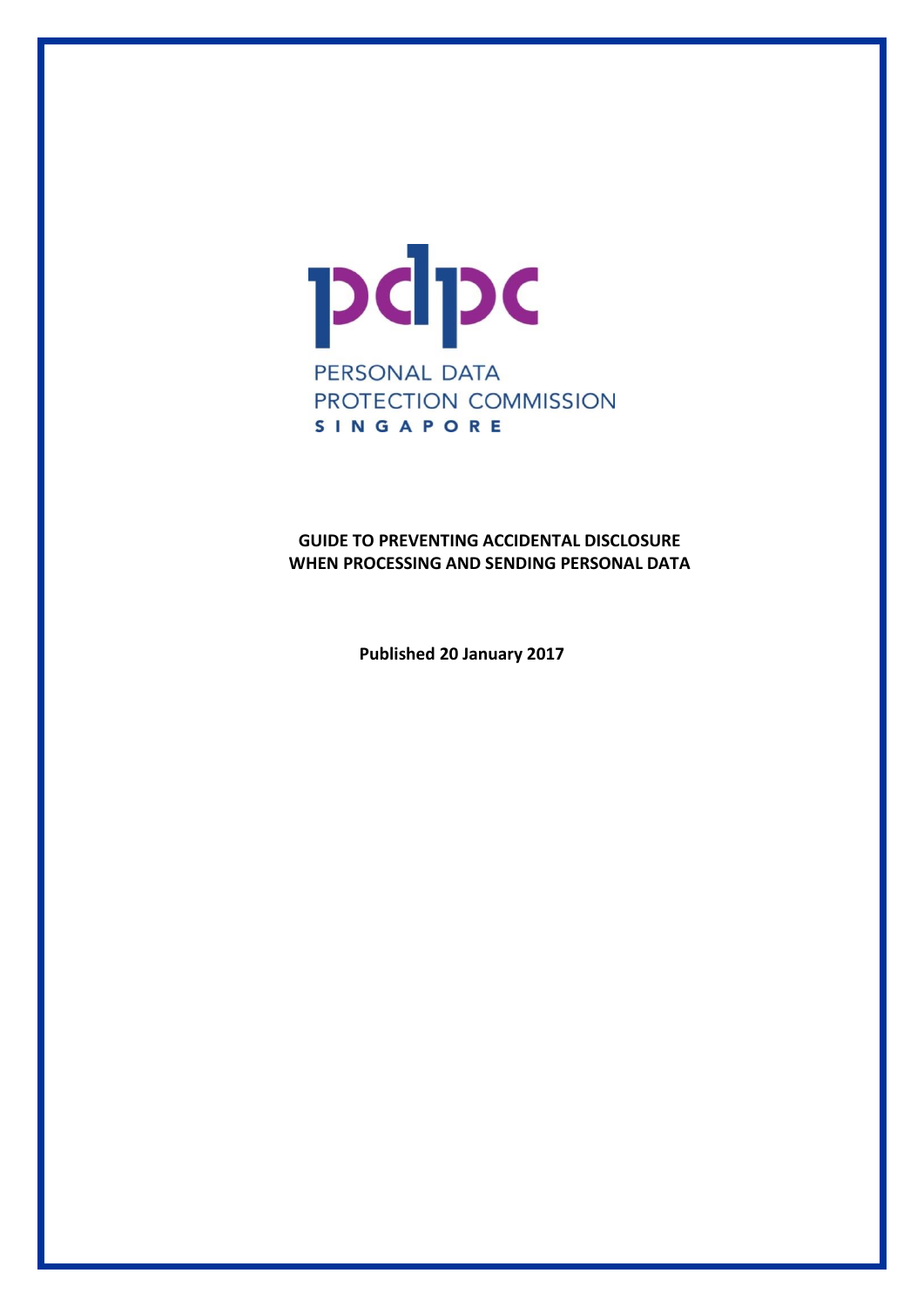#### TABLE OF CONTENTS

| $\overline{2}$                                                                | MEASURES TO PREVENT SENDING OF PERSONAL DATA TO WRONG RECIPIENTS3 |  |  |  |
|-------------------------------------------------------------------------------|-------------------------------------------------------------------|--|--|--|
| 3                                                                             |                                                                   |  |  |  |
| $\overline{4}$                                                                |                                                                   |  |  |  |
| 5                                                                             |                                                                   |  |  |  |
| APPENDIX 1: CHECKLIST OF GOOD PRACTICES FOR ORGANISATIONS PROCESSING AND      |                                                                   |  |  |  |
| APPENDIX 2: CHECKLIST OF GOOD PRACTICES FOR ORGANISTIONS WHEN OUTSOURCING THE |                                                                   |  |  |  |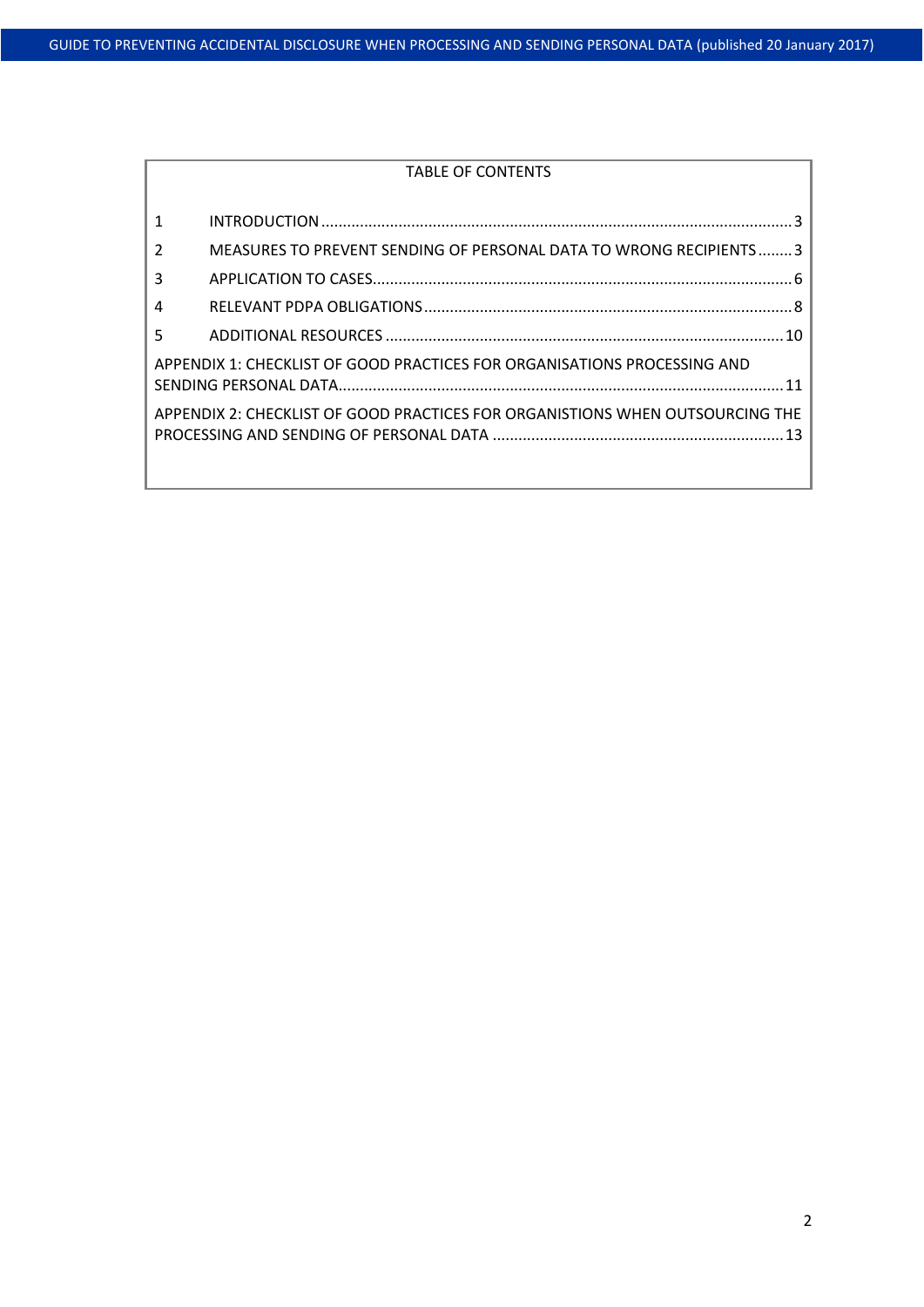# <span id="page-2-0"></span>**1 INTRODUCTION**

- 1.1 The Personal Data Protection Act<sup>1</sup> (PDPA) requires an organisation to make reasonable security arrangements to protect personal data in its possession or under its control in order to prevent unauthorised access, collection, use, disclosure, copying, modification, disposal or similar risks. The protection of personal data also includes preventing accidental disclosure of personal data by sending such data to the wrong recipients. Organisations that process and send documents or communications containing personal data should ensure that they have policies and procedures in place to prevent the sending of the documents or communications to the wrong recipients.
- 1.2 For example, organisations that prepare account statements (e.g. bank or insurance statements) to be mailed to individuals should take steps to ensure that the statements or the envelopes they are placed in, or the emails they are attached in, are not sent to the wrong recipients by using incorrect postal or email addresses; or enclosing the statement of another individual.
- 1.3 This guide highlights good practices for organisations that process and send physical documents or electronic communications containing personal data, be it for their own purposes, or on behalf of and for the purposes of other organisations (e.g. services handling mail merging and enveloping of documents). The practices suggested in this Guide are not meant to be exhaustive and organisations should determine the most appropriate measures to adopt given their specific circumstances.

# <span id="page-2-1"></span>**2 MEASURES TO PREVENT SENDING OF PERSONAL DATA TO WRONG RECIPIENTS**

2.1 The following are some measures that organisations should consider adopting to prevent the unauthorised disclosure of personal data:

# **Ensure destination information is correct**

 Implement automated processing of documents or communications containing personal data (e.g. merging content or populating fields from various sources). Ensure the accuracy and reliability of the automated processing implemented by checking these systems and processes regularly. Where the data is more sensitive,

**.** 

<sup>1</sup> Section 24 of the PDPA.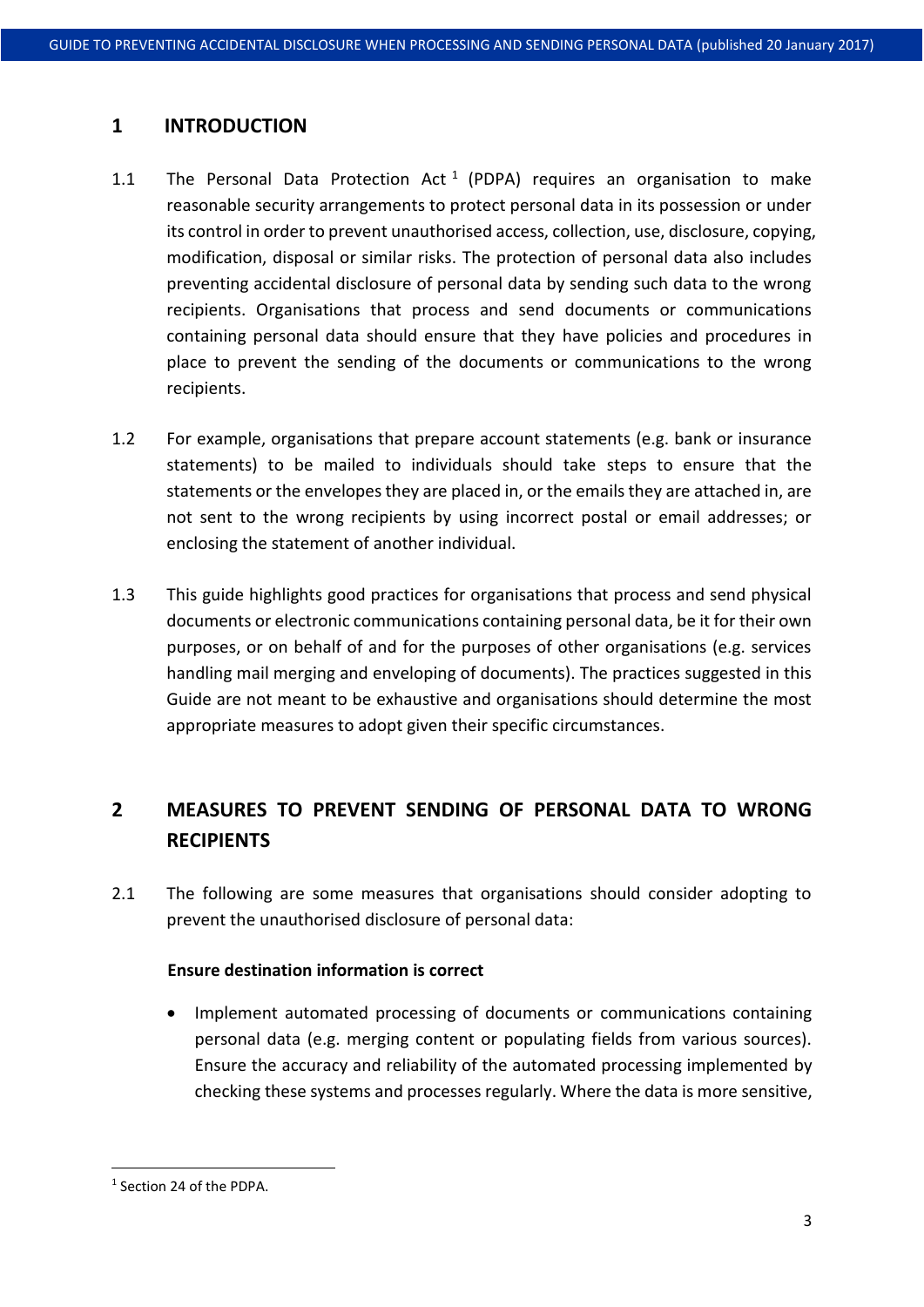consider incorporating additional checking mechanisms to cater for unexpected situations and ensure no error arises from the automated processing.

- As good practice, establish procedures to include additional checks following the processing, printing and sorting of documents to ensure that the destination information (e.g. mailing address, email address or fax number) is correct and matches that of the intended recipient(s) prior to sending.
- For sending of emails, ensure staff perform regular housekeeping of autocomplete<sup>2</sup> email list and double check recipients' email addresses before sending out emails or documents containing personal data and/or sensitive data.
- For sending of mass emails on a regular basis, staff should use mailing lists where possible, instead of typing out each email address manually which may be prone to inaccuracy.

#### **Ensure personal data to be sent is correct**

**.** 

- Establish procedures for staff to perform additional checks to ensure the right document containing personal data, or the right personal data contained in the document, is sent.
- For sending of emails, double check that the right files (i.e. containing the correct personal data) are attached in the email. When in doubt, files should be checked to verify that it is for the intended recipient.

## **Ensure only the relevant personal data is disclosed to the recipients**

- Establish a policy for sending compiled sets of personal data of different individuals (e.g. in spreadsheets). Consider whether it is necessary to send the entire set of personal data of all individuals, and whether the relevant personal data of specific individuals intended for the recipient can be extracted or the personal data of other individuals can be removed before sending.
- Ensure there is consent from individuals to send their personal data to recipients other than themselves.

<sup>&</sup>lt;sup>2</sup> Auto-complete email list is a feature of email software which displays suggestions for names and e-mail addresses as the user starts to type them. These suggestions are possible matches from a list of commonly used names and e-mail addresses.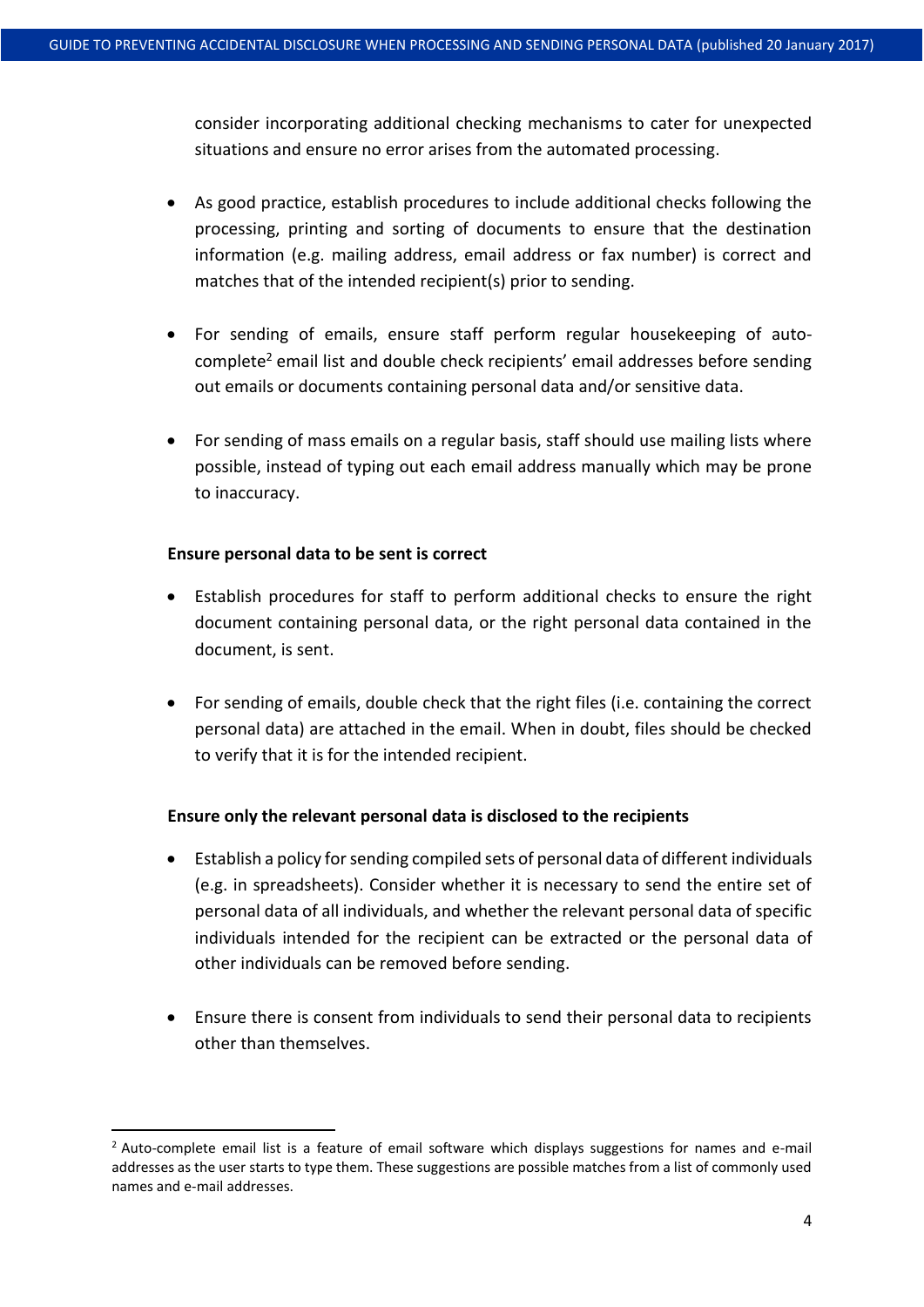• Implement email procedures to ensure all emails sent externally to a group of recipients have the recipients' email addresses placed in 'bcc' fields to avoid disclosing recipients' email addresses to all other recipients of the email.

#### **Ensure correct usage of software**

- Ensure that staff are trained and familiar with the software used to process and send out documents containing personal data. For example, staff using spreadsheets should be aware of how sorting the data incorrectly may lead to errors, for example, mismatched name and address columns. Staff should also be trained to spot any mismatched data after sorting has been carried out.
- Establish clear, step by step procedures when using software to send out emails (e.g. mailing list software). This may include ensuring that the software is configured correctly and updated regularly, and that the correct email addresses are used.
- 2.2 Organisations may also wish to consider whether it would be appropriate to implement the following measures to minimise the risks and impact of any accidental disclosure of personal data to the wrong recipients.

## **Ensure sensitive personal data is secure when sending**

 Documents or communications that contain sensitive personal data should be processed and sent with particular care. Organisations could establish an email policy for documents containing personal data to be secured with passwords when sending to internal as well as external recipients.

#### **Use notices in communications**

 Include a notice in all emails, faxes and letters to warn recipients against the unauthorised use, retention or disclosure of personal data, and to inform the recipients to delete and notify the organisation immediately of any personal data sent to them in error.

## **Provide regular staff training**

 Ensure that new and existing staff receive regular training so that they are well apprised and updated on the proper procedures for processing and sending personal data. They should also be regularly reminded to perform the necessary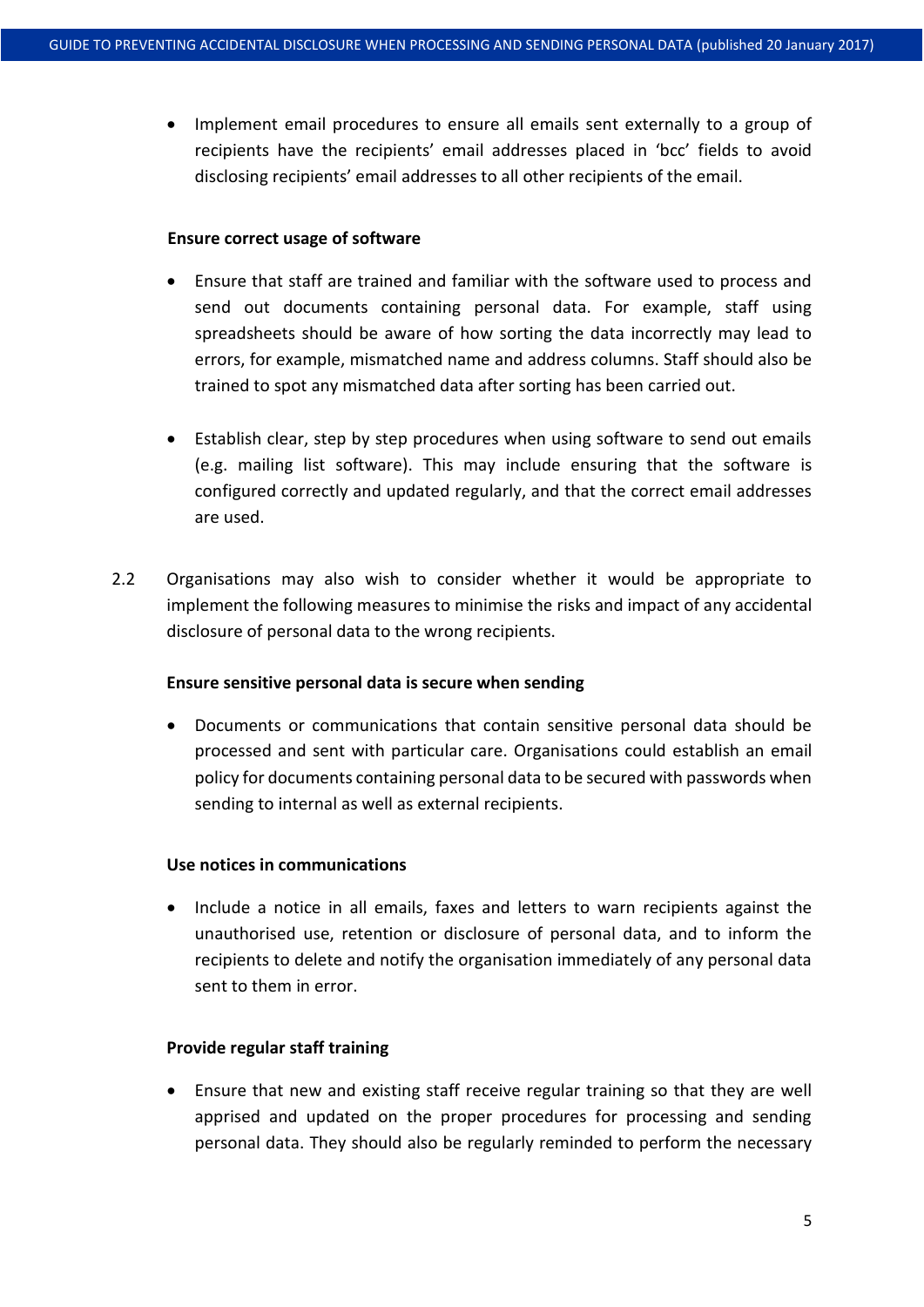checks and not become complacent relying on the system alone. Similarly, staff should not just 'click through' any alerts, but diligently verify the alert information.

- 2.3 Appendix 1 summarises the above in a checklist of good practices for organisations that process and send personal data.
- 2.4 Organisations that outsource the processing, printing and distribution of material containing personal data (e.g. to printing companies) should ensure that their vendors have in place policies and procedures to protect the personal data. Organisations should review these policies and procedures periodically to ensure that they are observed and updated as necessary. Please also refer to Appendix 2 for a checklist of good practices when outsourcing the processing and sending of personal data.
- 2.5 The above is not an exhaustive list and organisations may have unique processes that may not be provided for above.

# <span id="page-5-0"></span>**3 APPLICATION TO CASES**

3.1 The following cases illustrate situations in which personal data can be sent to the wrong recipients, and certain practices that may be adopted by organisations to prevent accidental disclosures when sending personal data.<sup>3</sup>

# **Case Example 1: Error in sorting**

1

Bank A has engaged Organisation B to provide the services of printing, preparing and sending out documents to Bank A's clients. Due to human error by a staff of Organisation B, a batch of documents was erroneously sorted and inserted into envelopes addressed to the wrong recipients. As a result, some of Bank A's clients received documents that included sensitive personal data of other clients.

Learning points: Organisation B could establish policies and procedures that provide for additional layers of checks to prevent human error during the sorting process. These additional checks should ensure the accurate matching of the documents with the intended recipients and the destination addresses. Organisation B could also implement regular training for staff processing the personal data to ensure that all staff are aware and updated on the operational processes. Bank A should implement clear instructions and timely updates on new requirements to Organisation B. For example, if Bank A's document templates are to be changed (e.g. layout, paper size), Organisation B should be provided

 $3$  The practices suggested in this Guide are not meant to be exhaustive and complying with the suggested practices alone does not mean that an organisation is in compliance with the PDPA.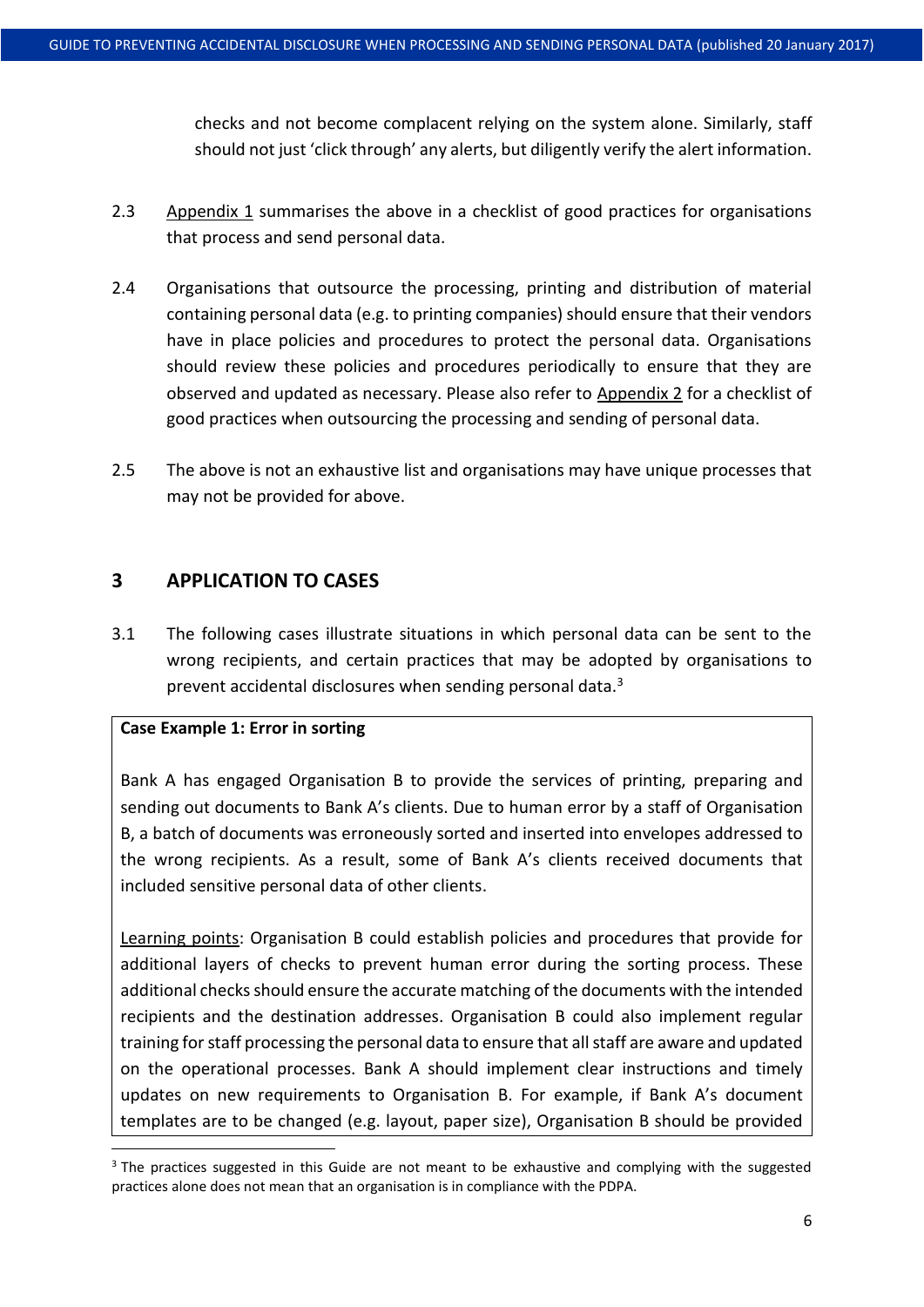with the necessary information in order to make adjustments to its operating processes to ensure the accurate matching and sending of sensitive personal data to intended recipients.

#### **Case Example 2: Sending compiled information**

At the request of certain individuals in a tour group, Travel Agency A emailed a spreadsheet containing the personal data of all individuals on the tour group to the requesting individuals, to be used as supporting documents for their travel insurance claims. The excel spreadsheet not only contained the requesting individuals' personal details (e.g. names and passport numbers), but also that of all the other individuals in the tour group not part of the insurance claims and whose consent was not obtained to disclose their personal data for this purpose.

Learning points: Travel Agency A could establish policies and procedures on the handling of customers' requests for their personal data. This should include operating procedures to ensure that staff extract only the relevant personal data to be sent separately to each requesting individual so that the individuals only receive their own personal data. Travel Agency A should also implement regular training for staff handling personal data to ensure they are aware and updated of the proper operational procedures.

## **Case Example 3: Disclosing email addresses of recipients**

Retail Company A sent out a mass marketing email to all its members, with each of the members' email addresses in the 'To' field. Every recipient of the email is able to see the email addresses of all other recipients of the email.

Learning points: Retail Company A could establish policies and procedures that include email procedures for recipients' email addresses to be placed in the 'bcc' field of emails, or to use a group mailing list of undisclosed recipients when sending mass emails to external recipients, so as to prevent the disclosure of recipients' email addresses.

## **Case Example 4: Auto-completing of email addresses**

Medical Clinic A intended to send an email containing its patients' health records to Laboratory B. However, due to similarities in the first few letters of Laboratory B and Client C's email addresses, the email address was wrongly auto-completed with Client C's email address, as the staff had previously added Client C's email address to a global mailing list. As a result, the email containing the patients' health records was wrongly sent to Client C.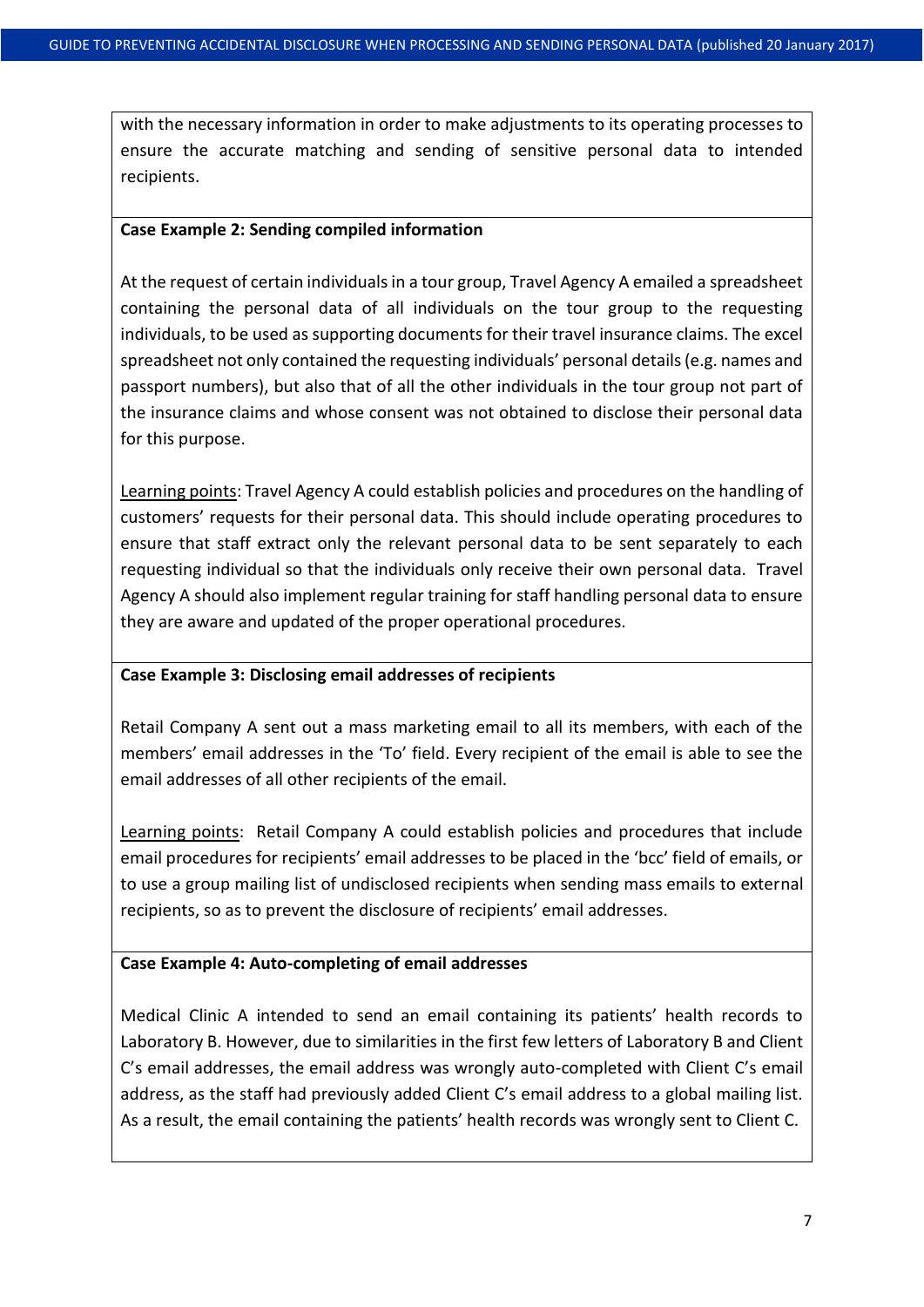Learning points: Medical Clinic A could establish policies and procedures that include email procedures for all staff sending emails to external recipients to perform a check of the recipients' email addresses before sending. Medical Clinic A could also implement a policy to disable the use of auto-complete feature for all external email addresses as it deals with sensitive health information. Additionally, it could also have implemented a policy for all staff to set a few minutes' delay to the sending of emails so that there is an opportunity for staff to recall the emails should they detect an error shortly after sending. Finally, Medical Clinic A should implement a policy for sensitive personal data to either be secured with passwords and/or emails to be encrypted when sending such data. Regular training for staff should also be conducted to ensure all staff are aware and updated of the latest operational procedures.

## **Case Example 5: Error when sorting file**

Insurance Company A contracted Organisation B to send out letters to policyholders containing information on insured persons' policies. However, a staff member of Organisation B made a mistake when sorting the file containing the policyholders' names and mailing addresses. This caused the policyholders' names and mailing addresses to be mismatched. As a result, the letters were delivered to the wrong recipients.

Learning points: Organisation B could establish policies and procedures that provide for additional layers of checks to ensure that destination information (e.g. mailing address, email address or fax number) is correct and matches that of the intended recipients prior to sending, even where this process is automated by IT systems. Insurance Company A should also implement regular training for staff processing the personal data to ensure that all staff are aware and updated on the operational procedures, as well as the proper use of its IT systems and software.

<span id="page-7-0"></span>3.2 The following cases illustrate how organisations have implemented practices to prevent accidental disclosure of personal data.

## **Case Example 6: Managing public queries**

Organisation C has a call centre that receives email enquiries containing personal data in the email body or in email attachments. The scope of work requires Organisation C's call centre staff to forward the emails enquiries to colleagues in other departments within the same organisation for processing, which includes replying to these emails.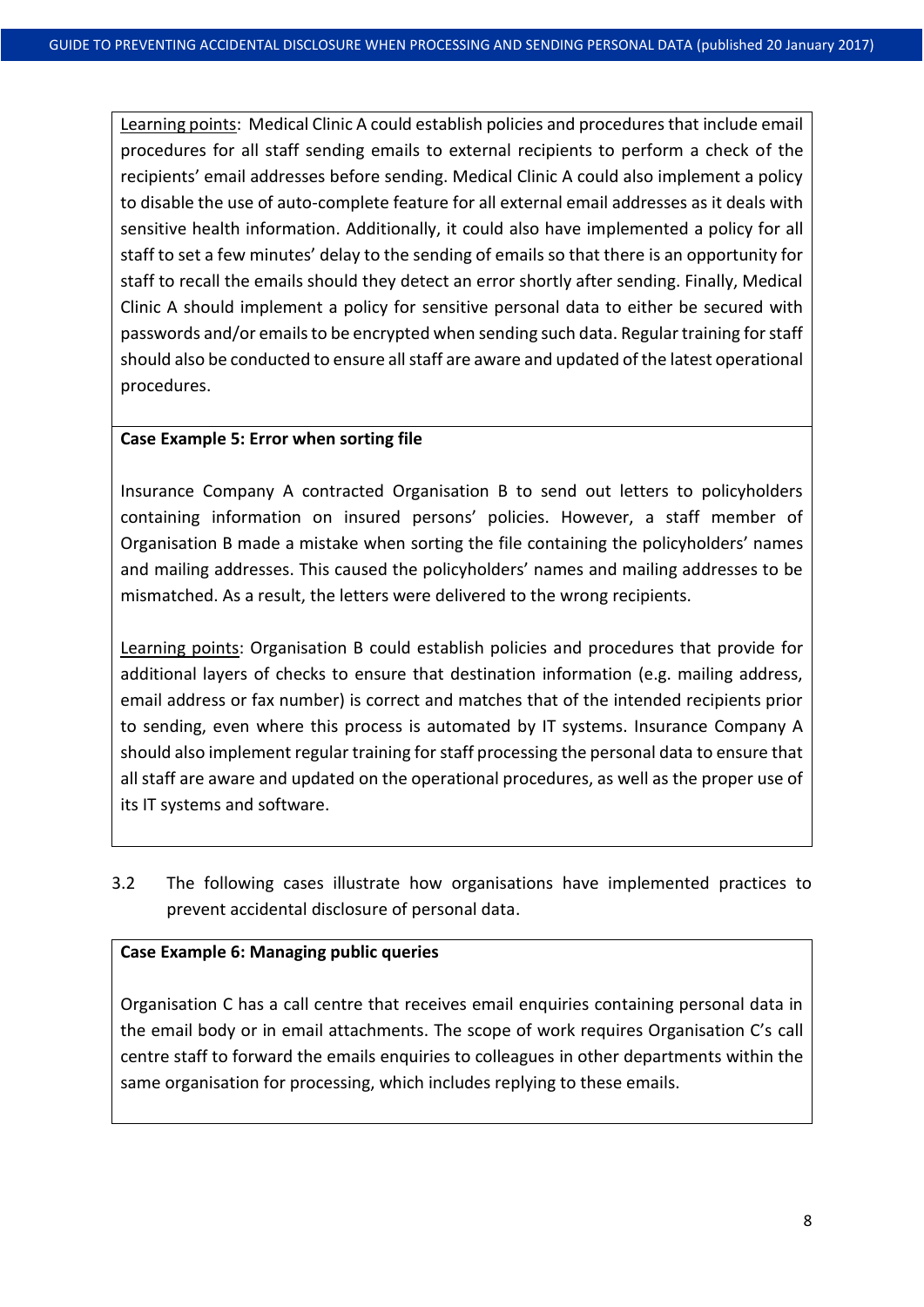To reduce the incidence and the impact of emails containing personal data wrongly sent to the wrong recipients, Organisation C has implemented the following measures, which are enforced by configuring the email software (e.g. Microsoft Outlook):

- All emails are sent after a delay of 1 minute.
- Autocomplete email addresses feature is disabled.
- Alert email sender when there are sensitive data within the email (e.g. NRIC, credit card numbers).
- Standardised email signature that contains a notice to warn recipients against the unauthorised use, retention or disclosure of personal data, and to inform the recipients to delete and notify Organisation C immediately of any personal data sent to them in error.

Staff of Organisation C will also have to ensure that all sensitive personal data is sent as a password protected file attachment. Staff are also required to redact unnecessary personal data when sending email enquiries within Organisation C for processing purposes.

Additionally, all staff handling personal data are given regular training to ensure they are aware and updated of the proper operational procedures.

# **4 RELEVANT PDPA OBLIGATIONS**

- 4.1 While there is no one size fits all solution for compliance, each organisation should consider adopting security arrangements that are reasonable and appropriate in the circumstances; for example, taking into consideration the nature of the personal data, the form in which the personal data has been collected (e.g. physical or electronic) and the possible impact to the individual concerned if an unauthorised person obtained, modified or disposed of the personal data. Accordingly, an organisation may wish to consider adopting the practices mentioned in this Guide as part of the security arrangements it implements.
- 4.2 Under Section 4(2), a data intermediary may be subject to fewer Data Protection Provisions where it is processing personal data on behalf of and for the purposes of another organisation pursuant to a contract which is evidenced or made in writing. However, in such instances, a data intermediary will nevertheless be required to comply with Sections 24 (which is mentioned above) as well as Section 25, which requires organisations to cease retention of personal data where the purpose for collection of the data is no longer served by its retention, and retention is no longer necessary for legal or business purposes.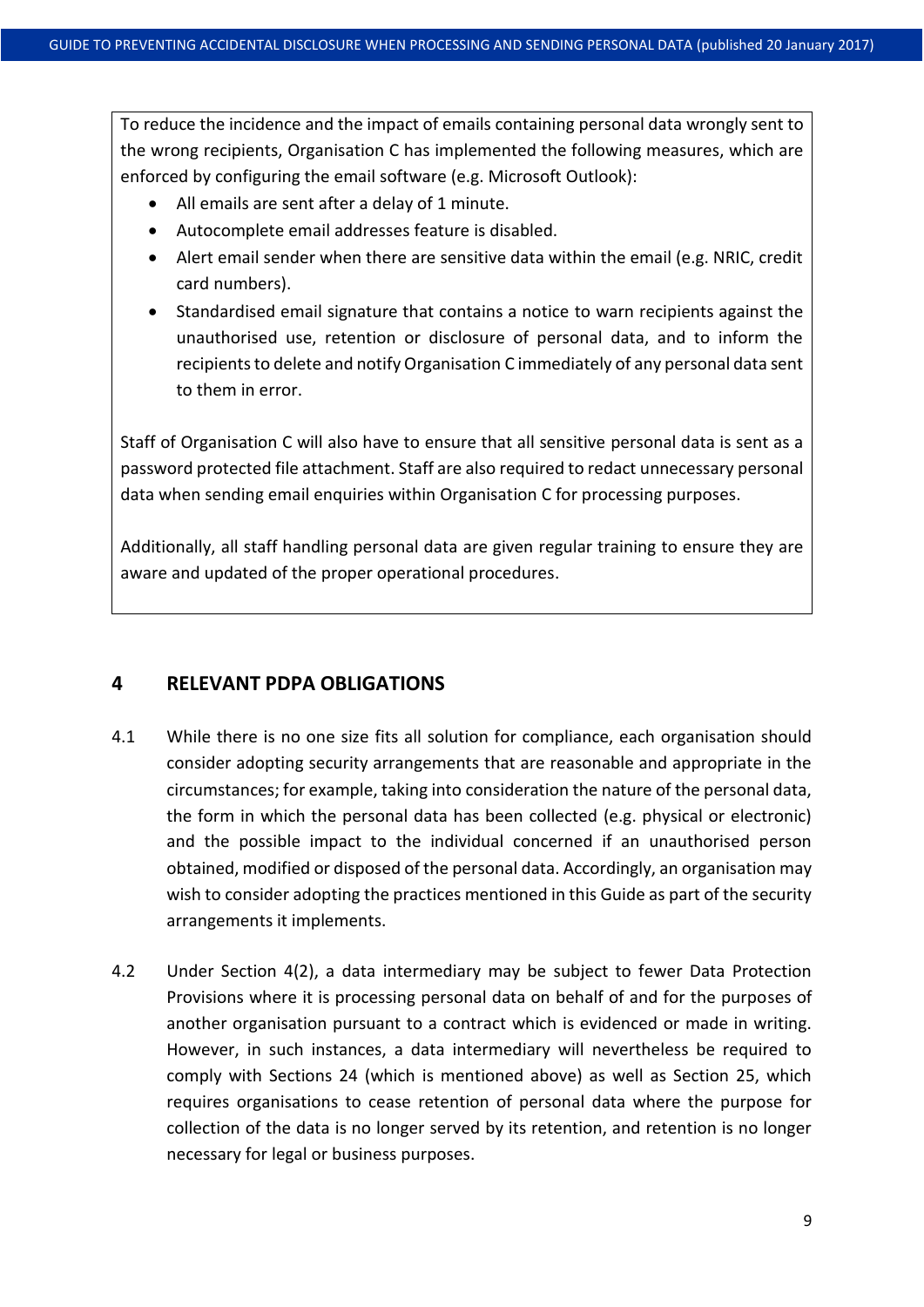4.3 Additionally, organisations should note that they may be held liable for the actions or omissions of its data intermediary that amounts to a breach of a Data Protection Provision. The organisation should therefore ensure that its contract with its data intermediary imposes sufficient obligations on the data intermediary to ensure the organisation's own compliance with the PDPA.

## <span id="page-9-0"></span>**5 ADDITIONAL RESOURCES**

- 5.1 Organisations are encouraged to refer to the PDPC website for additional resources (www.pdpc[.gov.](https://www.pdpc.gov.sg/)sg). Relevant guides on this topic are:
	- i) Advisory Guidelines on Key Concepts in the PDPA (Chapter 17 on Protection Obligation) <https://www.pdpc.gov.sg/ag>
	- ii) Guide to Securing Personal Data in the Electronic Medium <https://www.pdpc.gov.sg/og>
	- iii) Guide on Data Protection Clauses for Agreements Relating to the Processing of Personal Data <https://www.pdpc.gov.sg/og>
	- iv) Guide to Managing Data Breaches <https://www.pdpc.gov.sg/og>

END OF DOCUMENT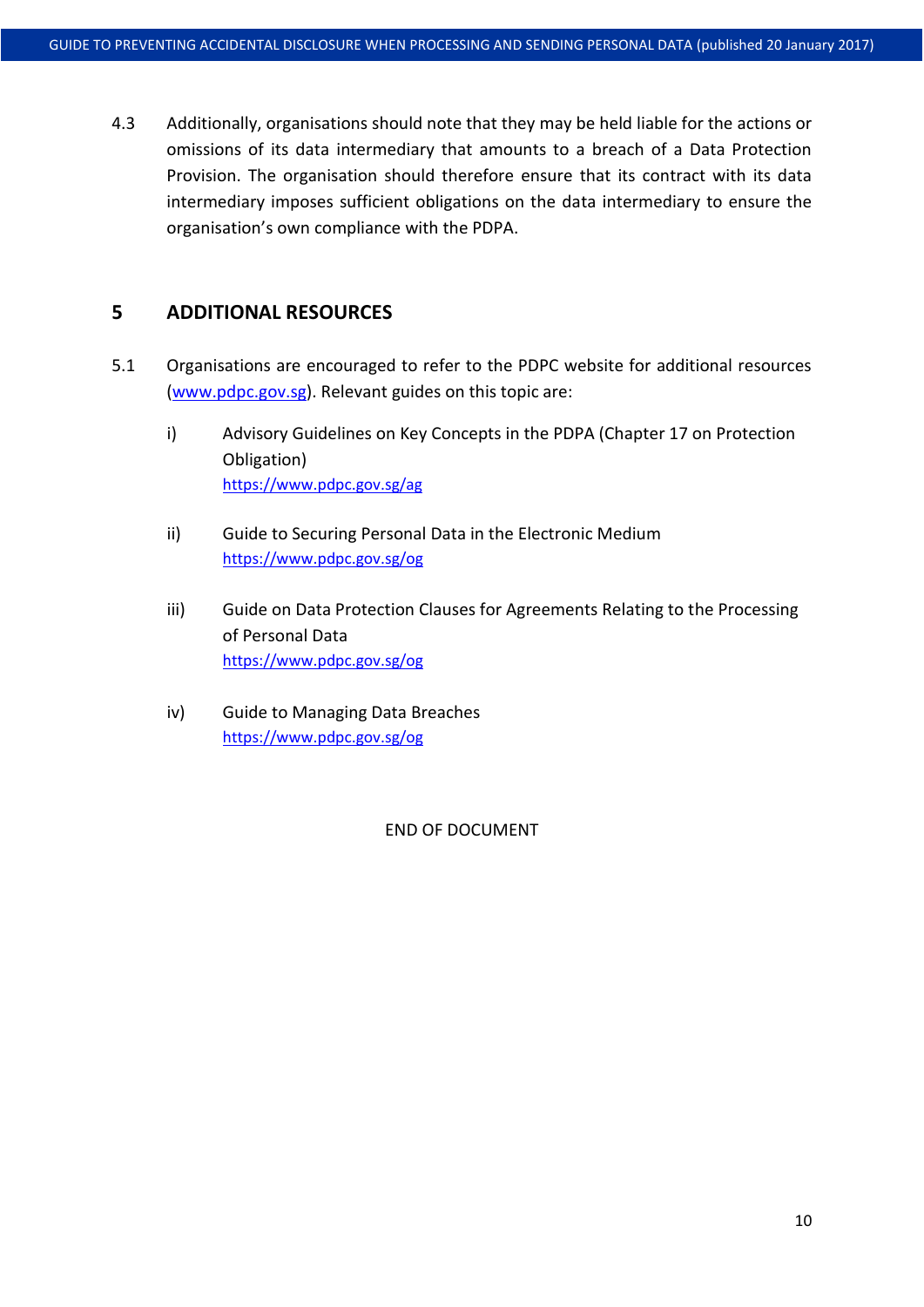# <span id="page-10-0"></span>**APPENDIX 1: CHECKLIST OF GOOD PRACTICES FOR ORGANISATIONS PROCESSING AND SENDING PERSONAL DATA**

| <b>Ensure destination information is correct</b> |                                                                                                                                                                                                                                                                                                                                                                                                                                                                                                |  |  |
|--------------------------------------------------|------------------------------------------------------------------------------------------------------------------------------------------------------------------------------------------------------------------------------------------------------------------------------------------------------------------------------------------------------------------------------------------------------------------------------------------------------------------------------------------------|--|--|
| 1                                                | Implement automated processing of documents or communications<br>containing personal data (e.g. merging content or populating fields from<br>various sources). Ensure the accuracy and reliability of the automated<br>processing implemented by checking these systems and processes<br>regularly. Where the data is more sensitive, consider incorporating<br>additional checking mechanisms to cater for unexpected situations and<br>ensure no error arises from the automated processing. |  |  |
| $\overline{2}$                                   | Establish procedures to include additional checks following<br>the<br>processing, printing and sorting of documents to ensure that the<br>destination information is correct and matches that of the intended<br>recipient(s) prior to sending.                                                                                                                                                                                                                                                |  |  |
| 3                                                | Perform regular housekeeping of auto-complete email list and double<br>check recipients' email addresses before sending out emails or documents<br>containing personal data and/or sensitive data.                                                                                                                                                                                                                                                                                             |  |  |
| 4                                                | For sending of mass emails on a regular basis, use mailing lists where<br>possible, instead of typing out each email address manually which may be<br>prone to inaccuracy.                                                                                                                                                                                                                                                                                                                     |  |  |
|                                                  | <b>Ensure personal data to be sent is correct</b>                                                                                                                                                                                                                                                                                                                                                                                                                                              |  |  |
| 5                                                | Establish procedures to perform additional checks to ensure the right<br>document containing personal data, or the right personal data contained<br>in the document, is sent.                                                                                                                                                                                                                                                                                                                  |  |  |
| 6                                                | When sending emails, double check that the right files (i.e. containing the<br>correct personal data) are attached in the email.                                                                                                                                                                                                                                                                                                                                                               |  |  |
|                                                  | Ensure only the relevant personal data is disclosed to the recipients                                                                                                                                                                                                                                                                                                                                                                                                                          |  |  |
| 7                                                | Establish a policy for sending compiled sets of personal data of different<br>individuals (e.g. in spreadsheets).                                                                                                                                                                                                                                                                                                                                                                              |  |  |
| 8                                                | Ensure there is consent from individuals to send their personal data to<br>recipients other than themselves.                                                                                                                                                                                                                                                                                                                                                                                   |  |  |
| 9                                                | Ensure all emails sent externally to a group of recipients have the<br>recipients' email addresses placed in 'bcc' fields.                                                                                                                                                                                                                                                                                                                                                                     |  |  |
| <b>Ensure correct usage of software</b>          |                                                                                                                                                                                                                                                                                                                                                                                                                                                                                                |  |  |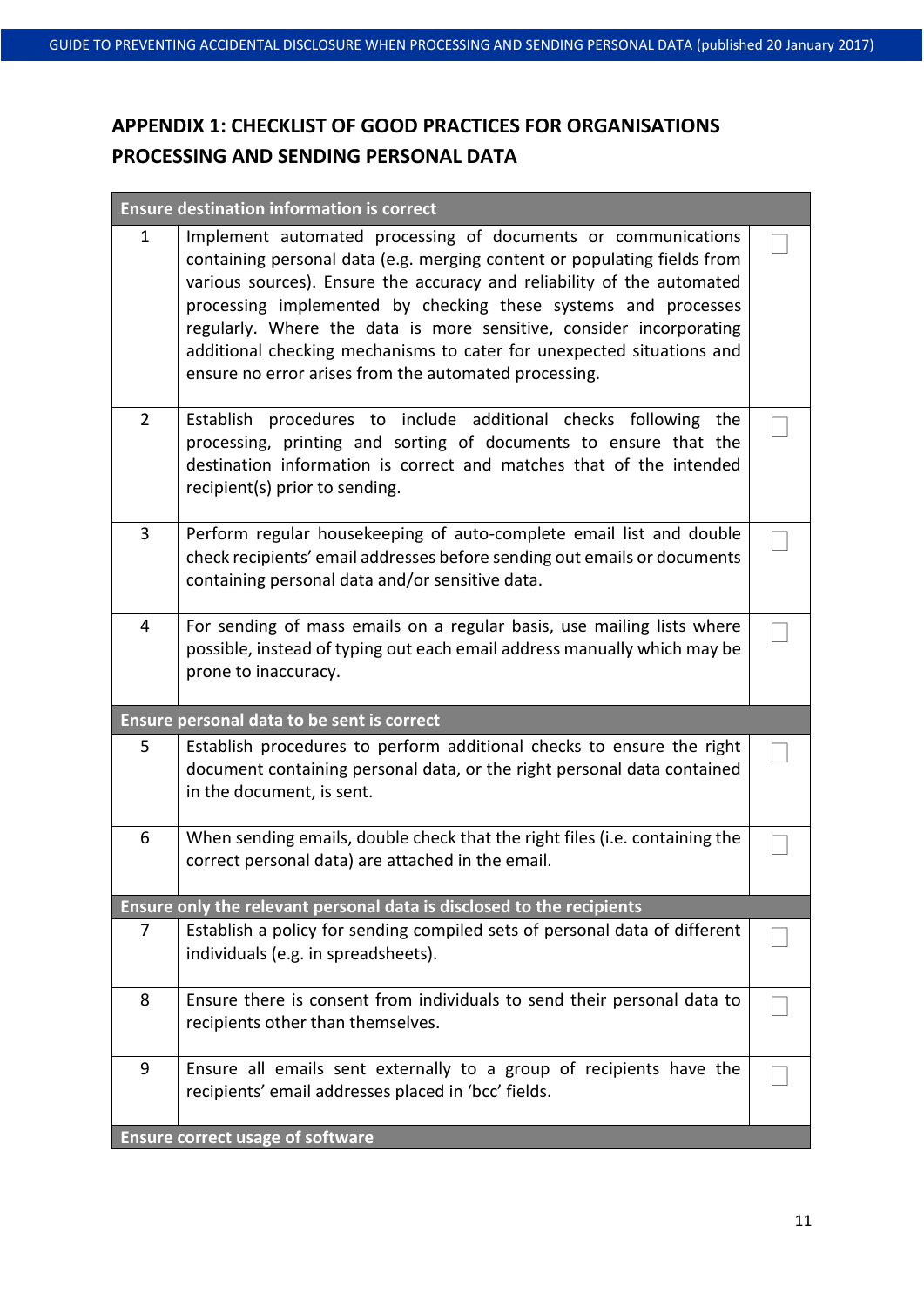| 10                                       | Ensure that staff are trained and familiar with the software used to<br>process and send out documents containing personal data. Staff should<br>also be trained to spot any mismatched data after sorting has been carried<br>out.                                                                                                                                                                                                          |  |  |  |
|------------------------------------------|----------------------------------------------------------------------------------------------------------------------------------------------------------------------------------------------------------------------------------------------------------------------------------------------------------------------------------------------------------------------------------------------------------------------------------------------|--|--|--|
| 11                                       | Establish clear, step by step procedures when using software to send out<br>emails, including ensuring that the software is configured correctly and<br>updated regularly, and that the correct email addresses are used.                                                                                                                                                                                                                    |  |  |  |
| Minimise impact of accidental disclosure |                                                                                                                                                                                                                                                                                                                                                                                                                                              |  |  |  |
| 12                                       | Establish an email policy for documents containing personal data to be<br>secured with passwords when sending to internal as well as external<br>recipients.                                                                                                                                                                                                                                                                                 |  |  |  |
| 13                                       | Include a notice in all emails, faxes and letters to warn recipients against<br>the unauthorised use, retention or disclosure of personal data, and to<br>inform the recipients to delete and notify the organisation immediately of<br>any personal data sent to them in error.                                                                                                                                                             |  |  |  |
| 14                                       | Ensure that new and existing staff receive regular training so that they are<br>well apprised and updated on the proper procedures for processing and<br>sending personal data. Staff should also be regularly reminded to perform<br>the necessary checks and not become complacent in relying solely on<br>automated systems. Similarly, staff should not just 'click through' any<br>alerts, but diligently verify the alert information. |  |  |  |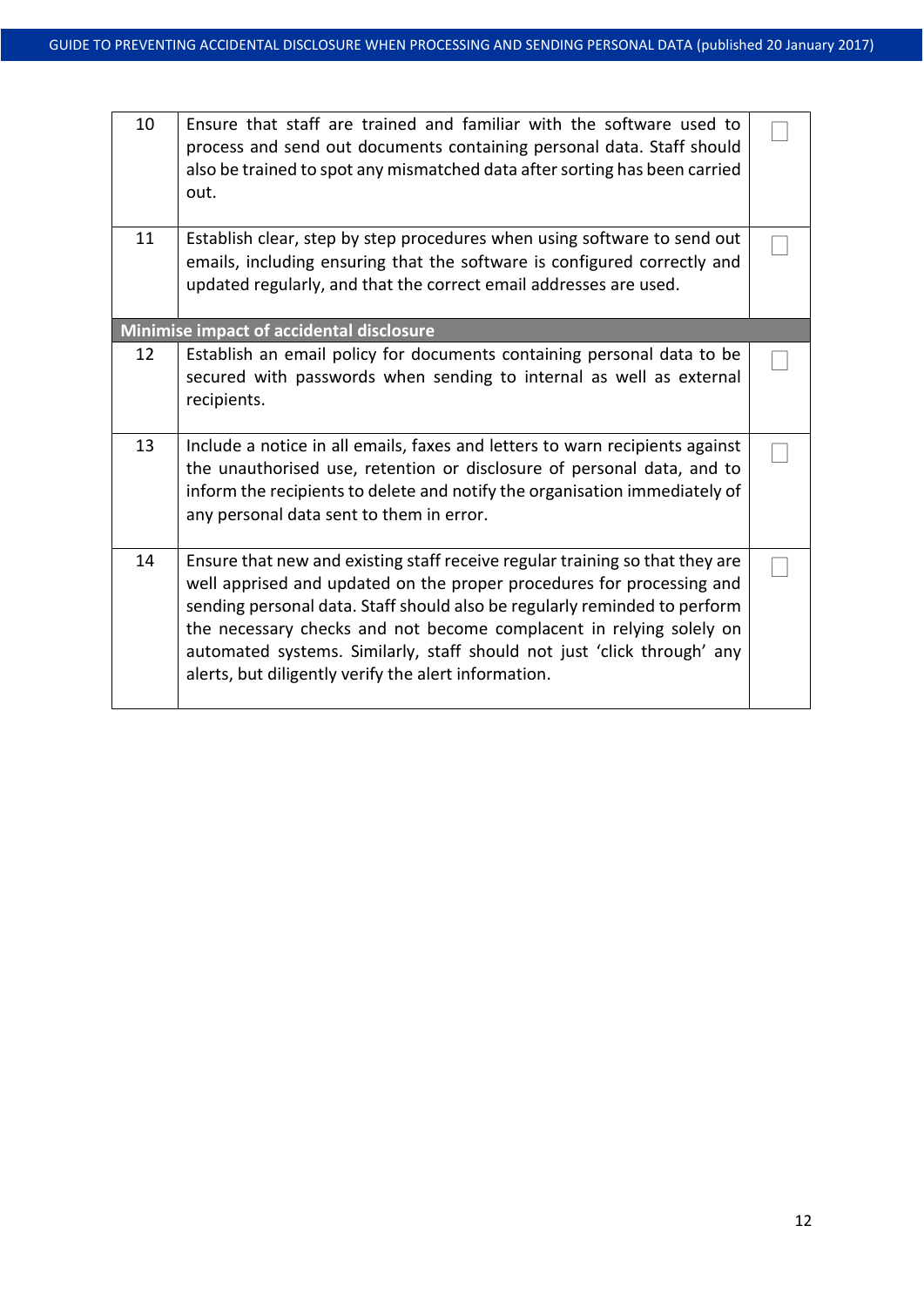# <span id="page-12-0"></span>**APPENDIX 2: CHECKLIST OF GOOD PRACTICES FOR ORGANISTIONS WHEN OUTSOURCING THE PROCESSING AND SENDING OF PERSONAL DATA**

| Ensure the organisation you are outsourcing the processing and sending of personal<br>data to: |                                                                                                                                                                                                                                                                                                                                                                                               |  |  |
|------------------------------------------------------------------------------------------------|-----------------------------------------------------------------------------------------------------------------------------------------------------------------------------------------------------------------------------------------------------------------------------------------------------------------------------------------------------------------------------------------------|--|--|
| $\mathbf{1}$                                                                                   | Has in place appropriate data protection policies and procedures for the<br>work that is being outsourced.                                                                                                                                                                                                                                                                                    |  |  |
| $\overline{2}$                                                                                 | Has breach management protocols in place, including protocols to report<br>any data breaches to your organisation.                                                                                                                                                                                                                                                                            |  |  |
| 3                                                                                              | Has procedures in place to log all activities including access to and<br>extraction of the personal data.                                                                                                                                                                                                                                                                                     |  |  |
| $\overline{4}$                                                                                 | Uses personal data only in line with your organisation's instructions. This<br>could be included as a clause in the contract with the organisation<br>undertaking the outsourced work.                                                                                                                                                                                                        |  |  |
| 5                                                                                              | Ensures that only the relevant staff involved in the outsourced work have<br>access to the personal data. These staff should also be well trained in<br>complying with organisation's data protection policies and procedures<br>(e.g. control the use and disclosure of personal data by ensuring no<br>internal or external leakage of personal data).                                      |  |  |
| 6                                                                                              | Is able to cope with the required document output volume, and possesses<br>the flexibility required to adapt to process or workflow changes.                                                                                                                                                                                                                                                  |  |  |
|                                                                                                | Other measures to minimise the risks and impact of accidental disclosures:                                                                                                                                                                                                                                                                                                                    |  |  |
| 1                                                                                              | Ensure that the contract with the organisation undertaking the<br>outsourced work can be effectively enforced.                                                                                                                                                                                                                                                                                |  |  |
| $\overline{2}$                                                                                 | Conduct regular data audit checks on the organisation undertaking the<br>outsourced work during the outsourcing agreement period to ensure that<br>the data protection policies and procedures are adhered to. This may<br>include carrying out an audit check after all processing under the<br>agreement has been carried out, to ensure there is no further retention of<br>personal data. |  |  |
| $\overline{3}$                                                                                 | Consider the possibility of the outsourced work being further sub-<br>contracted by the organisation, and if this is permitted, put in place clear<br>parameters for sub-contracting to ensure the sub-contractor(s) similarly<br>has in place the necessary data protection policies and procedures for the<br>work that is being sub-contracted.                                            |  |  |